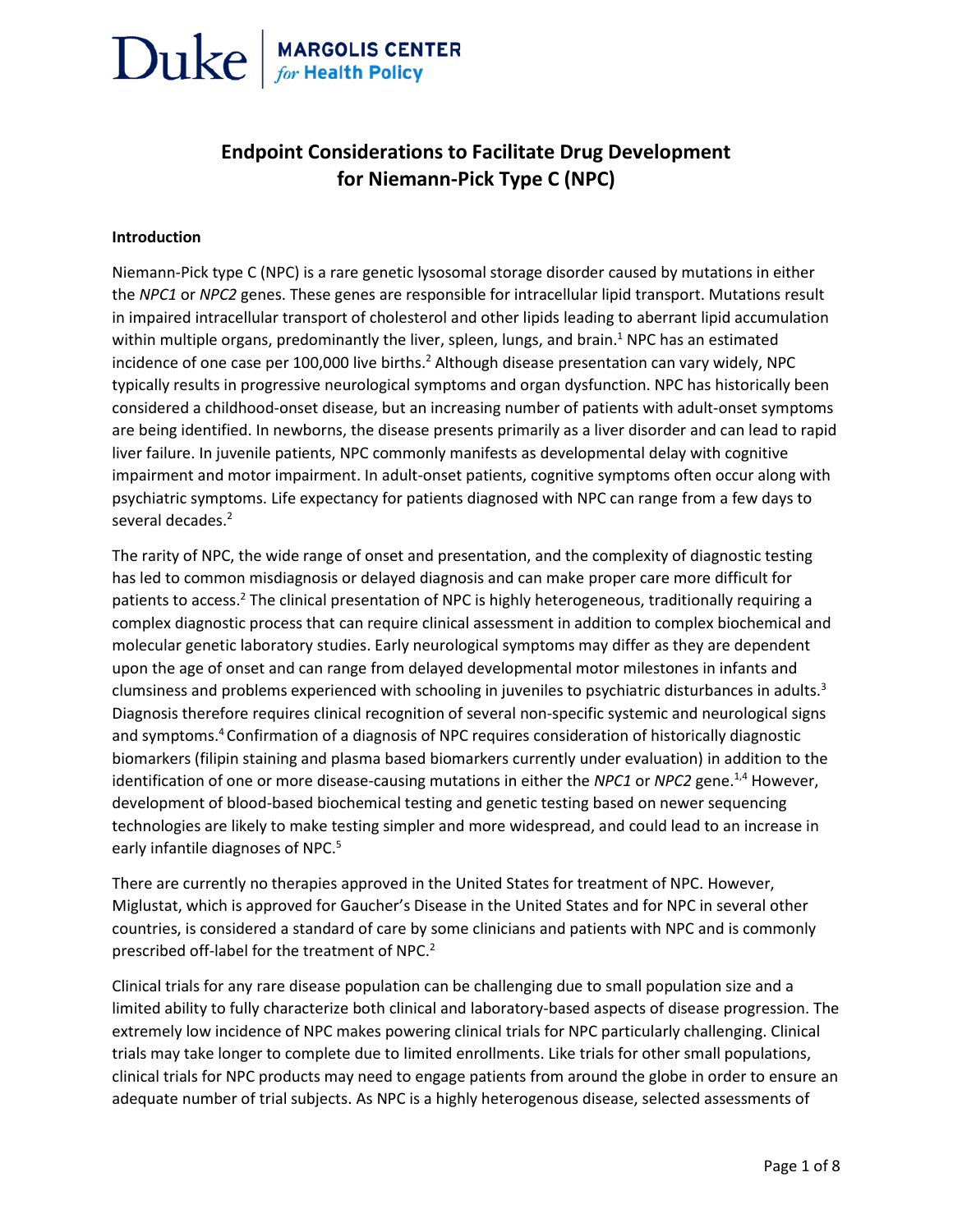symptoms and impacts may not reflect disease presentation or clinically meaningful improvements for all patients with NPC. Together, these challenges present significant hurdles to NPC therapeutic development.

The Robert J. Margolis, MD, Center for Health Policy at Duke University, under a cooperative agreement with the US Food & Drug Administration, is hosting a workshop to support advancements in the selection and development of endpoints for NPC clinical trials. The workshop will discuss the current challenges to identifying clinically meaningful treatment effects in NPC trials and strategies to optimize NPC endpoint considerations to support successful therapeutic development for patients living with NPC.

This workshop will include the following:

- A review of endpoint considerations in NPC and discussion of challenges and opportunities to support product development.
- Consideration of functional assessments that could serve as clinical endpoints in NPC clinical trials.
- Discussions of innovative strategies to support product development, such as digital technologies and biomarkers.

Please note that while participants in this workshop will be discussing endpoints for NPC clinical trials, specific drugs or use of expanded access are not within the scope of this meeting. While this meeting is limited to discussions around endpoints, there are a number of other topics related to NPC clinical trials that warrant further discussion. Broader conversations will be needed to address the full range of challenges and opportunities for NPC therapeutic development.

Comments for this workshop may be submitted t[o Docket FDA-2021-N-1297.](https://urldefense.com/v3/__https:/www.regulations.gov/docket/FDA-2021-N-1297/document__;!!OToaGQ!6uNSqqln3gj6P1esHxr-Wde5dyirPWy77wj6qNUF2dD_8eoSRG_QCFGNbRw1BYFTmt0U$) The Docket will be open until April 25, 2022. Comments in the Docket will be reviewed after closure.

### **Disclaimer**

*Funding for this workshop was made possible in part by a cooperative agreement from the U.S. Food and Drug Administration. The views expressed in written workshop materials or publications and by speakers and moderators do not necessarily reflect the official policies of the Department of Health and Human Services nor does mention of trade names, commercial practices, or organizations imply endorsements by the U.S. Government.*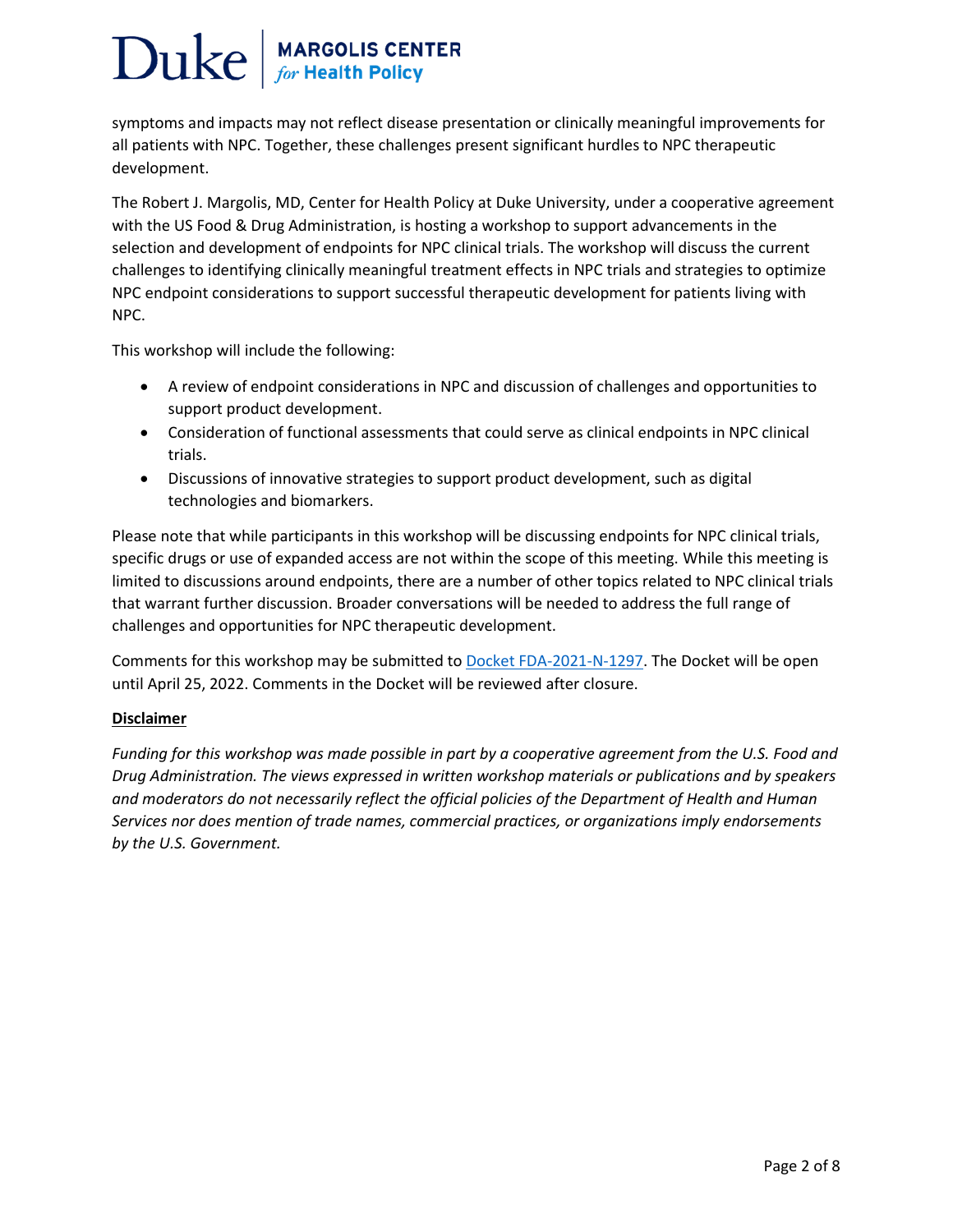# $\text{Duke}$  MARGOLIS CENTER

### **Virtual Day 1 | Introduction and Overview of Endpoints for Niemann-Pick Type C (NPC)**

### **Session 1: Challenges and Opportunities with the NPC Clinical Severity Scale (NPCCSS)**

The original NPCCSS comprises 17 domains intended to capture and quantify disease progression. These NPC–specific domains were based on neurological impairments that allow for a calculation of a composite score to indicate disease severity. An abbreviated NPCCSS was created to focus on five domains identified by patients, caregivers, and NPC clinical experts as the most clinically relevant when assessing disease progression.<sup>6</sup> These five domains are ambulation, fine motor skills, swallowing, cognition, and speech, and are measured through clinician-reported outcomes (ClinROs).<sup>7</sup>

The 17-domain NPCCSS has been an important scale to support our understanding of NPC and the focus of this panel discussion will be on the use of the 5DNPCCSS in clinical trials. The ease of administration and interpretation of clinical severity scales such as the NPCCSS has made them appealing for use in clinical trials. The 17-domain NPCCSS has played a key role in the characterization of NPC's natural history and in the clinical management of NPC, including assessment of disease burden, response to therapy, and prognosis.<sup>8</sup> However, in the context of clinical trials there have been challenges identified with the NPCCSS and its streamlined version, the 5-domain NPCCSS. Specifically, there is a need for validity evidence indicating that the 5DNPCCSS adequately measures these critical domains. Additionally, there is a need for clear, standardized administration and scoring procedures to ensure that the NPCCSS is implemented and rated in the same way by all clinicians at all clinical trial sites. Finally, the 5DNPCCSS may not be sufficiently granular to capture small but meaningful changes in patient functioning in the context of clinical trials and functional measurements may be better suited. In this session, participants will review the five-domain NPCCSS and consider its strengths and limitations. In addition, participants will propose strategies to address identified limitations of the NPCCSS, suggest potential modifications to the scale, and consider strategies to use existing datasets to further evaluate its validity.

Discussion Questions:

- 1. What are key strengths and limitations of the five-domain NPCCSS in the context of clinical trials?
- 2. How do the measures included in the five-domain NPCCSS reflect the patient and caregiver experience of NPC?
- 3. As experience with the use of the abbreviated NPCCSS in clinical trials grows, are there specific modifications you would recommend for the NPCCSS to ensure it is sensitive to treatment effects in trials?
- 4. What are the barriers to standardizing administration of the NPCCSS? What recommendations would you make to ensure standardization of NPCCSS across clinical trial sites?
- 5. What are additional sources of evidence that could be used to bolster the validity of all or part of the NPCCSS?
- 6. What, if any, other modifications or considerations might help facilitate optimization of the NPCCSS for use in clinical trials?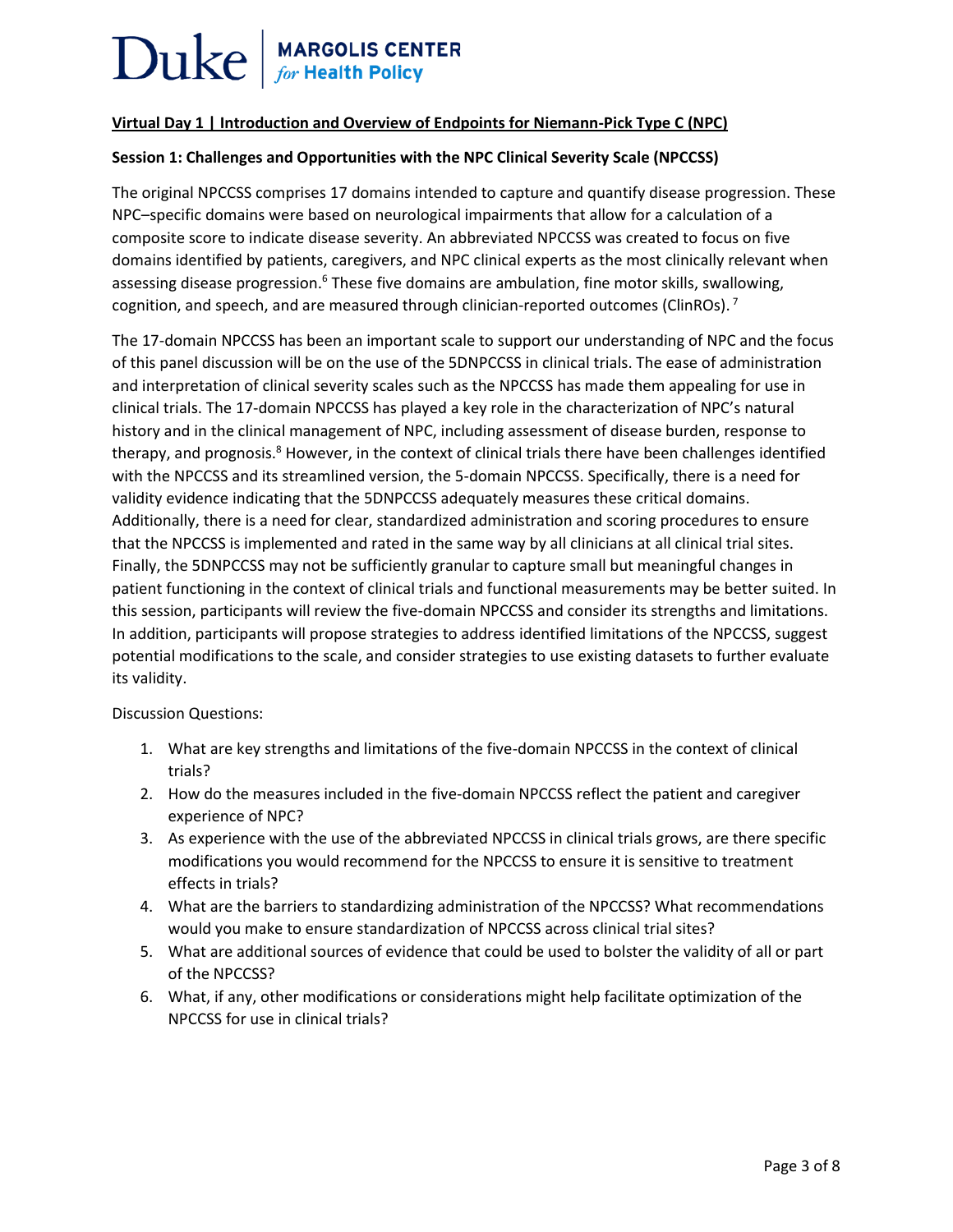## $\text{Duke}$  MARGOLIS CENTER

### **Session 2: Functional Measures for Swallowing**

Dysphagia, or impaired swallowing, can be seen in patients diagnosed with a variety of neurodegenerative conditions, including NPC. Across the age spectrum, patients with NPC often develop difficulties swallowing due to the impact of disease progression on sensory and motor coordination. The ability to swallow impacts both patient safety and quality of life. The presence of dysphagia can pose significant risks for choking, aspiration, and related pneumonia. Strategies to manage dysphagia can be challenging to implement and burdensome for patients and caregivers.<sup>7</sup>

Softening solid foods and thickening liquids are two approaches initially used to decrease the risk for aspiration in patients with dysphagia. However, as the dysphagia becomes more severe routine monitoring and evaluation may demonstrate a need for the use of a gastrostomy tube(g-tube).<sup>9</sup>

While swallowing has been identified as a key symptom of NPC, assessing dysphagia and its progression, and using swallowing as a clinical trial endpoint can be difficult. Some NPC programs have used the fivedomain NPCCSS to assess dysphagia, as it includes a swallowing assessment based upon caregiver report. Functional swallow assessments may also be useful for measuring impairment in individuals with NPC. Which assessments are best suited to evaluate the progression of dysphagia in patients with NPC are unclear, making the selection of a specific tool for use in a clinical trial challenging.

In this session, participants will review potential swallowing assessment tools and consider their strengths and limitations as clinical trial endpoints.

Discussion Questions:

- 1. Are there aspects of swallowing that are more directly assessed by some instruments than others? What are the opportunities and challenges with using these different instruments?
- 2. Is there variability in tool administration or disease pathology that impacts interpretation across raters and over time? If so, what steps can be taken to mitigate these issues and determine interpretability of measurements on the individual level and of clinical trials?
- 3. What are the overall strengths and limitations of each assessment tool? What are the strengths and limitations of each assessment tool for use in NPC clinical trials specifically?
- 4. What challenges and opportunities exist with these different tools in relation to the patient and caregiver experience in clinical trials?

### **Session 3: Functional Measures for Ambulation, Speech, and Fine Motor**

Ambulation, speech, and fine motor skills are part of the five-domain NPCCSS. NPC most commonly onsets during middle to late childhood. Neurological abnormalities may be the first apparent symptoms, specifically lack of muscle coordination, or cerebellar ataxia. Children with cerebellar ataxia often have difficulties with balance and trouble with walking. Ambulation was selected for the NPCCSS for its importance to patients' ability to move independently, and concerns about risks of falling or the greater health impacts associated with losing the ability to walk.

Affected children may also experience progressive difficulty speaking and may lose previously acquired speech skills. Speech was selected as part of the NPCCSS due to the importance communication has in everyday life, especially in expressing their needs or wants. Fine motor skills are significant for the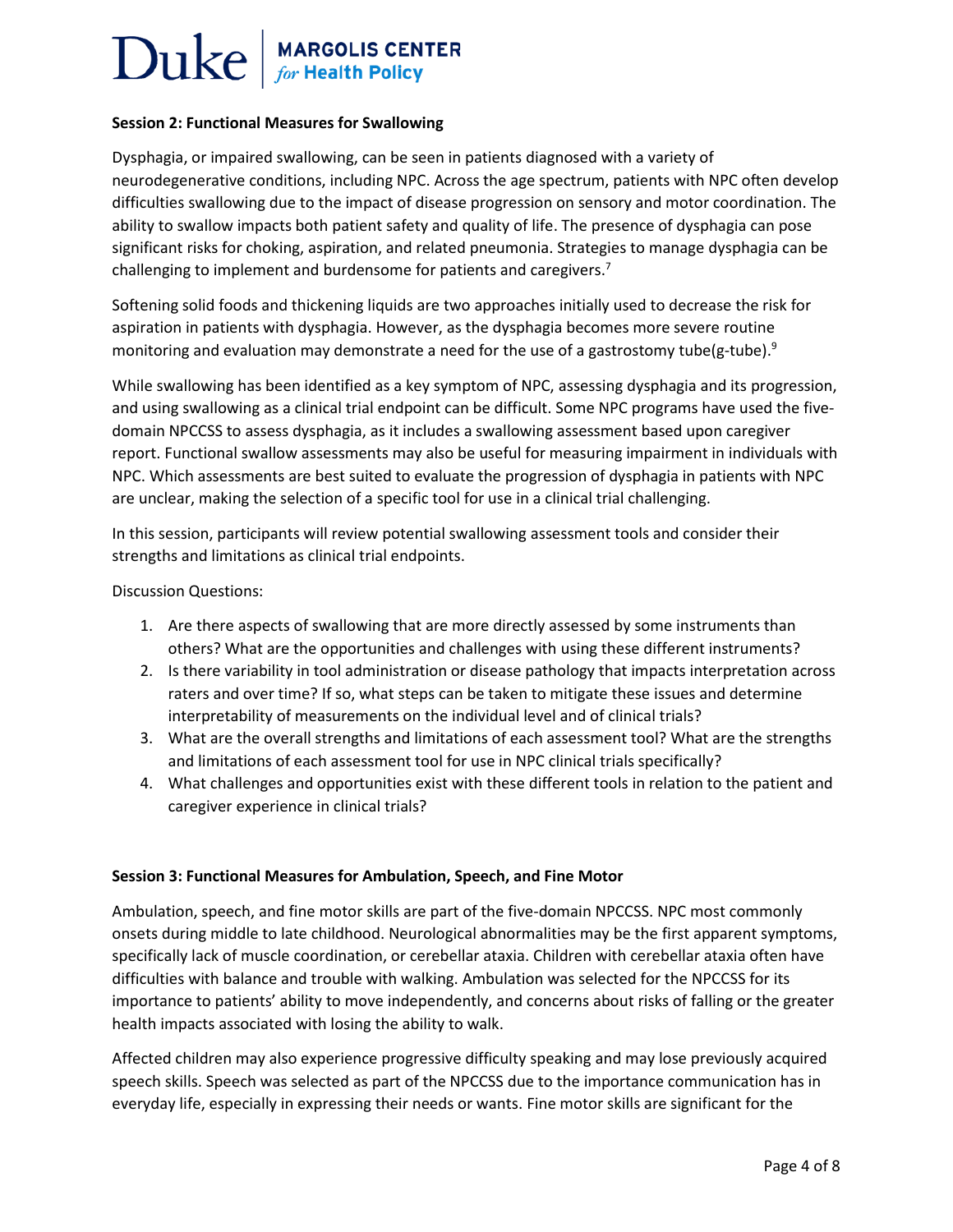impact hand tremors or difficulty coordinating their hands had on their everyday activities like eating, writing, and caring for themselves.<sup>7</sup>

While these symptoms are key to understanding the progression of NPC, ambulation, speech, and fine motor skills can be difficult to assess for patients across the age spectrum, specifically for very young children (0-2 years) who would not be expected to have reached certain developmental milestones. Measurements based on alternative age-appropriate measurements can add further difficulties regarding standardization.<sup>7</sup>

Participants will review potential ambulation, speech, and fine motor assessment tools and consider their strengths and limitations as clinical trial endpoints.

Please note that while cognition is an essential aspect of NPC impacts and disease progression, *this session will not include a focus on the cognition domain*. Defining and measuring cognitive functioning across the developmental spectrum in patients with NPC and across countries and cultures is a complex challenge faced by most rare disease scientists and warrants its own focused discussion.

Discussion Questions:

- 1. In considering potential functional assessment tools, are there aspects for ambulation, speech, and fine motor that are more directly assessed by some instruments than others? What are the opportunities and challenges with using these different instruments?
- 2. Is there variability in tool administration or disease pathology that impacts interpretation across raters? If so, what steps can be taken to mitigate these issues and determine interpretability of measurements on the individual level and of clinical trials?
- 3. What are the overall strengths and limitations of each assessment tool? What are the strengths and limitations of each assessment tool for use in NPC clinical trials specifically?
- 4. What challenges and opportunities exist with these different tools in relation to the patient and caregiver experience in clinical trials?

### **Virtual Day 2 | Potential Innovative Endpoints and Strategies to Support NPC Product Development**

### **Session 4: Exploring Digital Health Technology to Measure Functional Endpoints**

Clinical trials for patients with rare diseases can be particularly challenging due to small patient population size and poor disease characterization. Additionally, heterogeneity in age of onset and disease presentation, in NPC, can create further challenges for therapeutic development. Digital health technologies offer unique opportunities to ease the burden of clinical trial participation on patients and families. This may be especially beneficial for patients with rare diseases who may have to travel significant distances to reach participating clinical trial sites. Furthermore, digital health technologies offer opportunities to directly collect meaningful data from patients. Digital health technologies can also support the collection of continuous data, rather than snapshots, that may better reflect a disease course. However, digital health technologies are also associated with potential challenges, such as the ability to make reliable measurements and the ability to capture novel characteristics. Additionally, not all endpoints or measures are well suited for digital or remote collection. In this session, participants will discuss examples of digital health technologies and consider opportunities and challenges with their use to measure clinical endpoints.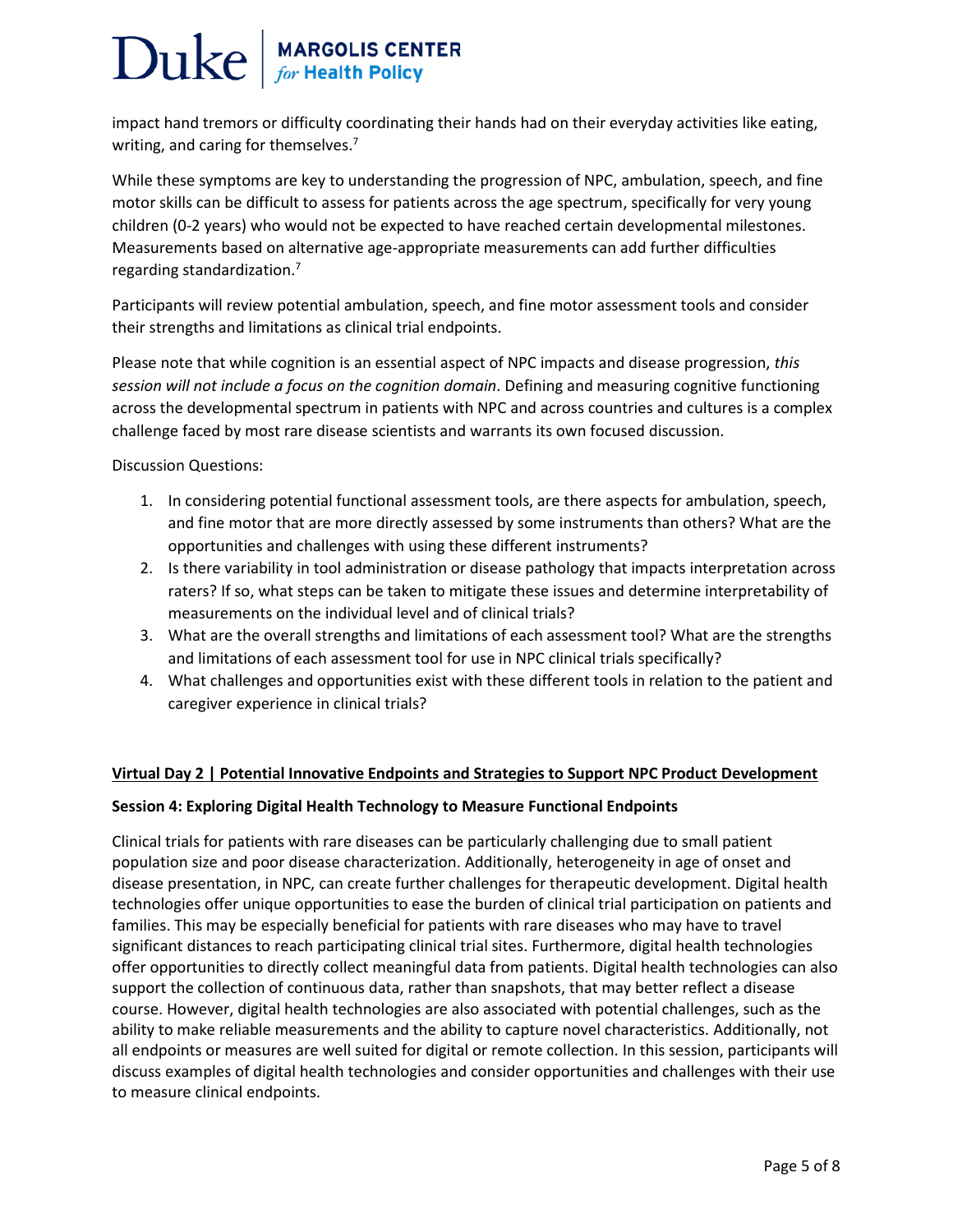Discussion Questions:

- 1. What functional aspects of NPC (e.g., ataxia) could be meaningfully and accurately measured by digital health technologies?
- 2. How would potential use of digital health technologies enhance your ability to participate in a clinical trial or run a clinical trial?
- 3. What are the opportunities and challenges with digital health technologies in patients with neurodegenerative disorders, in particular in progressive and heterogeneous diseases, such as NPC?
- 4. What considerations are important for ensuring that an endpoint measured using digital health technologies is clinically relevant to patients?

### **Session 5: Future Biomarker Considerations in NPC**

The development of biomarkers is especially important in rare diseases such as NPC, as it can be challenging to establish clinical efficacy through standard clinical trials given small patient populations, widely variable clinical presentation, and slow rates of progression in some patients.<sup>10</sup> Biomarker testing is generally rapid, lower-cost, and less invasive than previous methods of NPC diagnosis and disease monitoring. Biomarkers can be used in various ways, such as to assist with the diagnosis and monitoring of a condition, and potentially to assess disease progression.

In NPC, research has identified several cholesterol oxidation products (oxysterols) that are detectable before the onset of symptoms and associated with disease progression. These oxysterols may be potential biomarkers for diagnosis and treatment of NPC, and as outcome measures to monitor response to therapy.<sup>10,11</sup> Other studies have identified additional potential biomarkers in NPC, such as Lyso-SM-509 $^{12}$  and bile acid B. $^{13}$ 

While these advances have been significant, there is currently no single biomarker specific for NPC. More understanding is needed regarding the utility of these biomarkers as measures of disease progression and treatment effectiveness.<sup>14</sup> Further, it can be challenging to meet regulatory standards to validate biomarkers as endpoints in prospectively defined clinical trials. Panelists will discuss how biomarkers help inform the evaluation of NPC and will discuss how biomarkers can characterize relevant outcome measures for clinical trials.

Discussion Questions:

- 1. What are the strengths and weaknesses of the various biomarkers being explored for NPC?
- 2. What is the role of blood biomarkers vs CNS biomarkers in assessing the severity of neurologic disease?
- 3. In the development of biomarkers for NPC, what are the advantages and disadvantages of animal models for biomarker discovery and development?
- 4. What are important considerations for the future of biomarker development in NPC?
- 5. Are there considerations related to biomarker development in other diseases that are relevant to biomarker considerations in NPC?
- 6. What are the challenges associated with validating biomarkers for NPC, and what approaches may support efficient biomarker validation?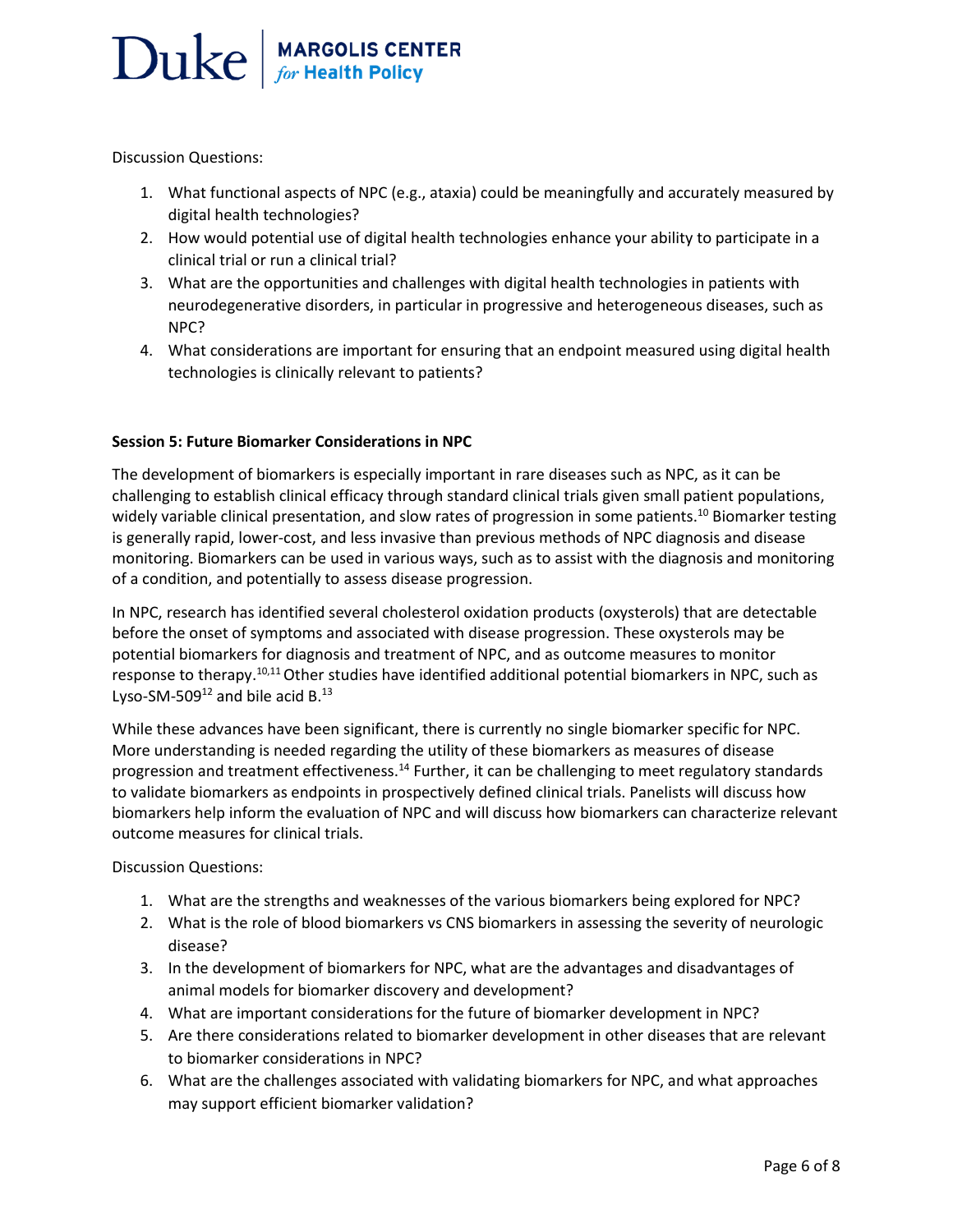#### **Session 6: Closing Panel and Forward Looking**

This session will address the next steps and stakeholder roles to support endpoint development and selection for NPC clinical trials. Participants will discuss feasible approaches to improving the quality and availability of functional measurements, and how new and existing data can best be used to support clinical trials. Participants may revisit discussions from earlier sessions and discuss how these considerations may impact NPC clinical trials moving forward. Participants will also discuss priorities, roles, and responsibilities for advancing biomarker development and validation. Finally, participants will discuss next steps for continued collaboration and advancement of NPC endpoints with the overall goal being the development of safe and effective treatments for NPC.

#### Discussion Questions:

- 1. Reflecting on the day, what are key strategies optimizing endpoints in NPC clinical trials?
- 2. What steps can be taken to make therapeutic development for NPC more efficient while ensuring the collection of robust clinical data to support regulatory and clinical decision making?
- 3. How can clinical trials be designed to best support patient access and ease burdens associated with trial participation?
- 4. Beyond endpoint selection, what are the other key considerations for supporting the approval of safe and effective treatments for NPC?
- 5. What are key strategies for facilitating collaboration between stakeholders, including patients and caregivers, with the overall goal of developing safe and effective treatments for NPC?